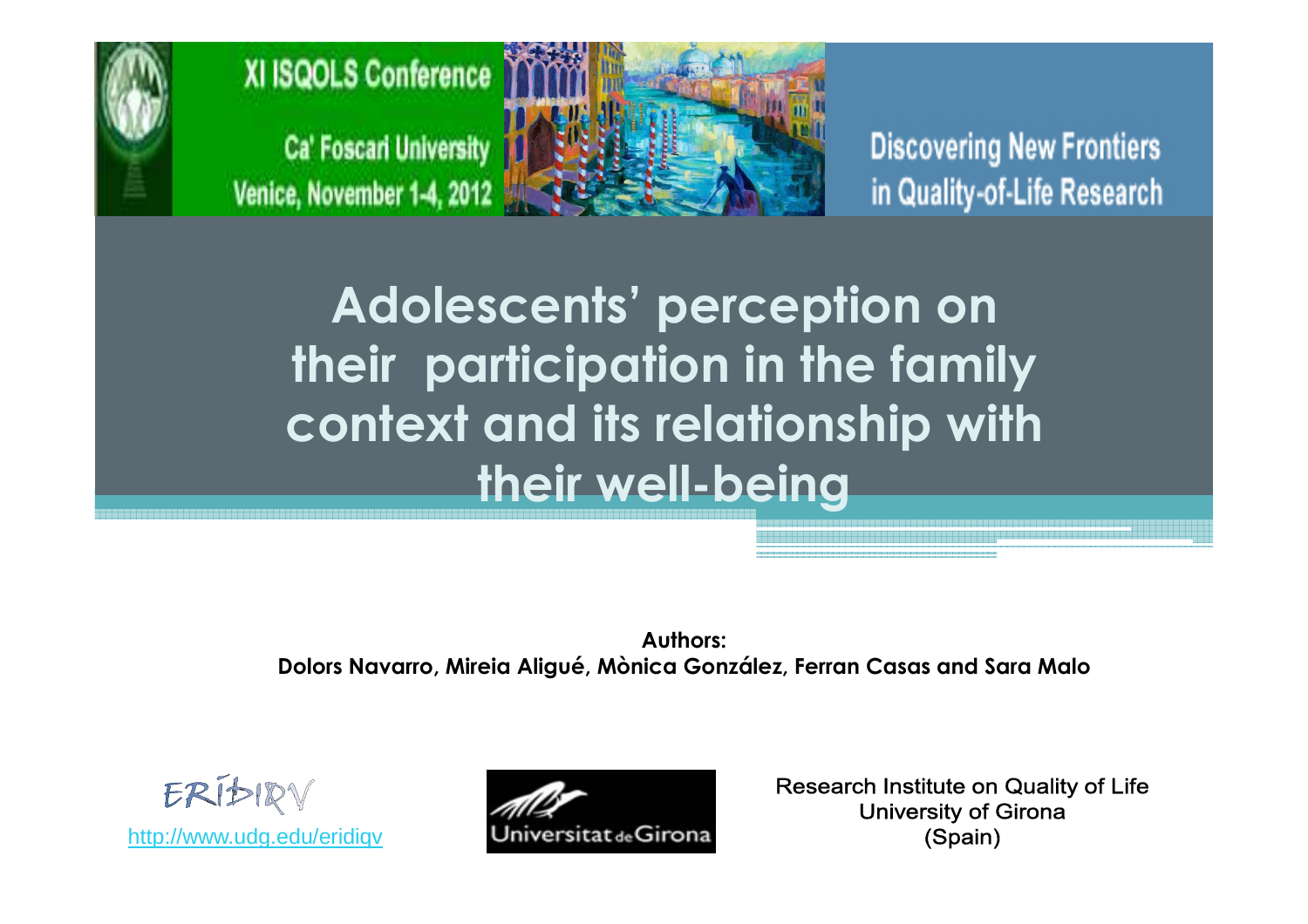

- $\bullet$  Participation in the family context refers to the possibilities for teenagers of (Casas, Gonzalez et al. 2008; UNICEF, 2003):
	- oopenly communicate their views and interests of their families
	- obe involved in decisions that affect both themselves and their family
	- oassume some responsibilities at home that are consistent with their developmental stage.
- • The family is the first place where children and adolescents learn to participate (UNICEF, 2003)



Adapted from R. Nimi's powerpoint presentation at UNICEF's Global Lifeskills Workshop in Salvador (Bahia), Brazil, June 2002.

1. Introduction (I)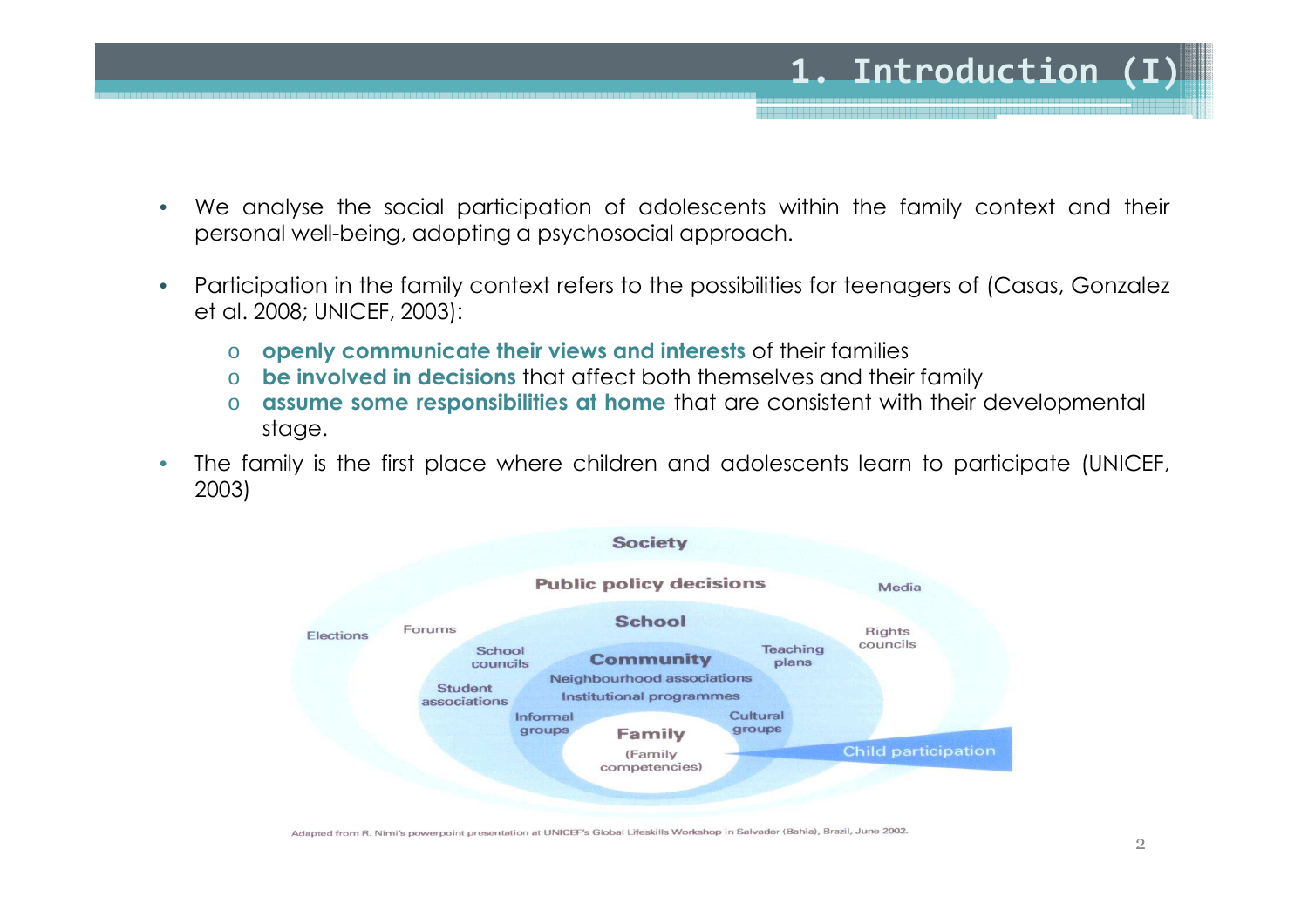- $\bullet$  Although the Committee of Ministers of the Council of Europe adopted Recommendation No. <sup>R</sup> (98) <sup>8</sup> on children participation in family and social life, only very few programs exist to encourage participation of children and adolescents in the family context (Casas, González et al., 2008).
- $\bullet$  Social participation is one of the most difficult rights to implement (Hammarberg, 2007). In <sup>a</sup> United Nations (2010) document, the reluctance of many families to the right of the child to be heard and to express their views at home is reviewed.
- • In the research field, some authors have linked the participation of children and adolescents with certain family dynamics:
	- o Relationships (Meil, 2006; Ward, 2008; Davey, 2010).
	- o Helping with housework (Promundo, 2008; Rodríguez, Peña & Inda, 2011; Maganto, Bartau & Etxeberría, 2003).
	- oAutonomy (Butler, Robinson & Scanlan, 2005).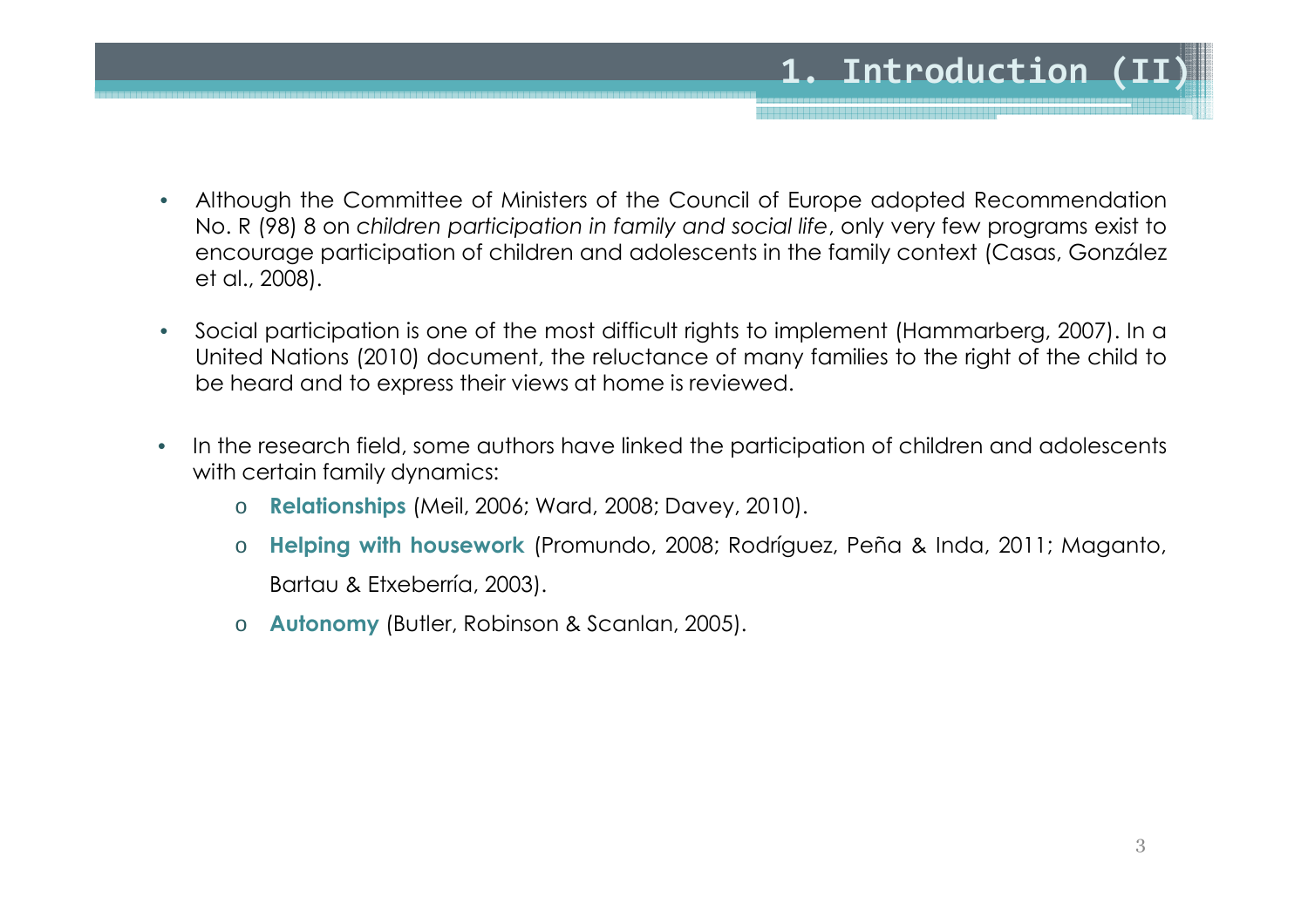- $\bullet$  Studies on the influences and relationships between social participation and personal wellbeing are very scarce.
- • Alkire's (2005) theoretical contributions underline the relationship between the triad of wellbeing-agency-empowerment.



 $\bullet$  Navarro (2011) proposed <sup>a</sup> theoretical model that explains how the relationship between social participation and personal well-being is concerned with three interrelating factors:

(a) Adolescents' role with regard to social participation.

(b) Their aspirations for change.

(c) The attitudes and expectations of key adults in the adolescents' lives with regard to them and their social participation.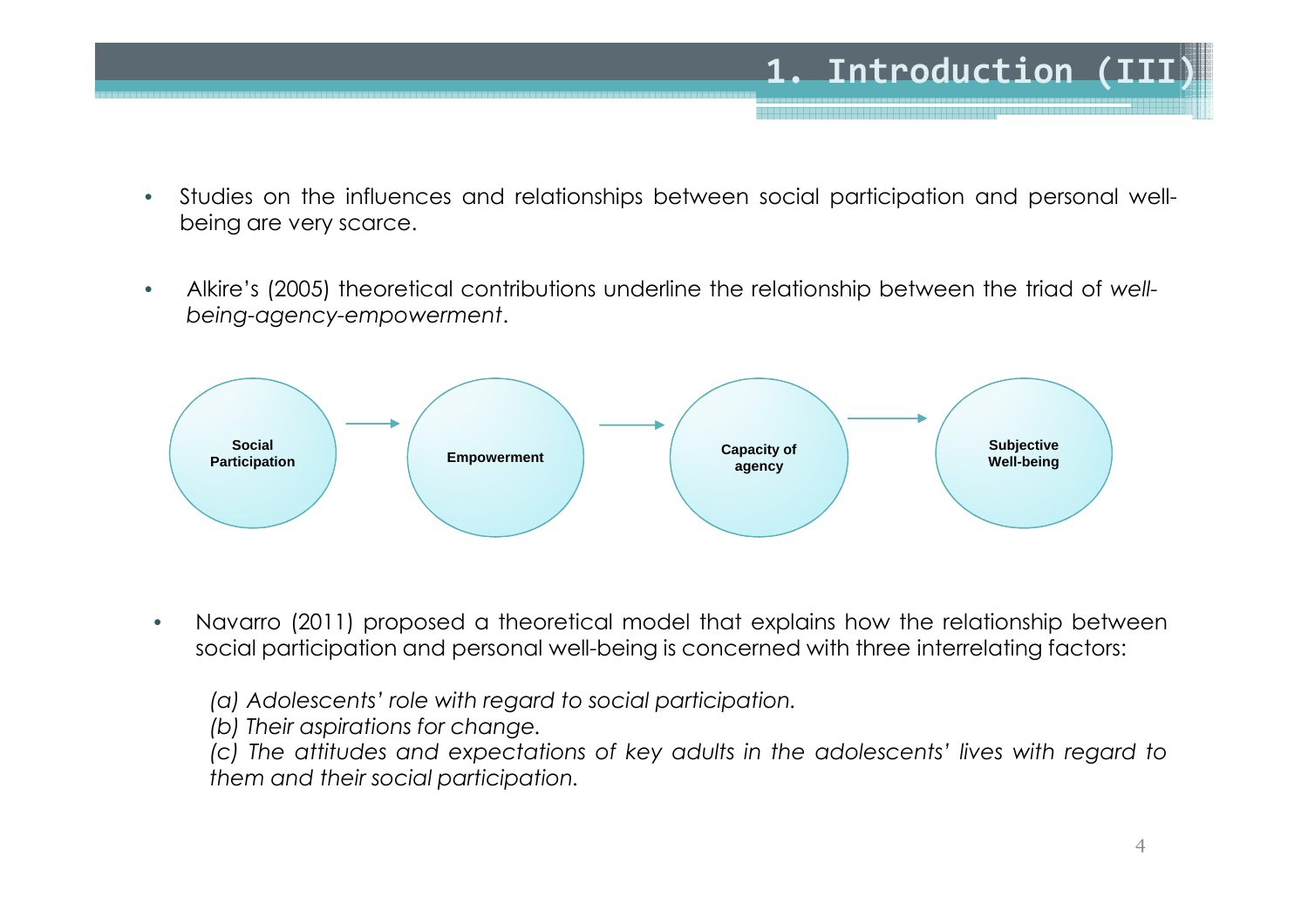#### 2. Objectives & hypothesis

## **Objectives**

- $\bullet$ To explore which **variables predict the adolescent's perception on the** participation in the family context.
- $\bullet$ To explore the relationship between the **adolescent's perception on the** participation in the family context and their subjective well-being.

## **Hypothesis**

Adolescents perceiving that they participate in the family life will have higher scores in all subjective well-being scales.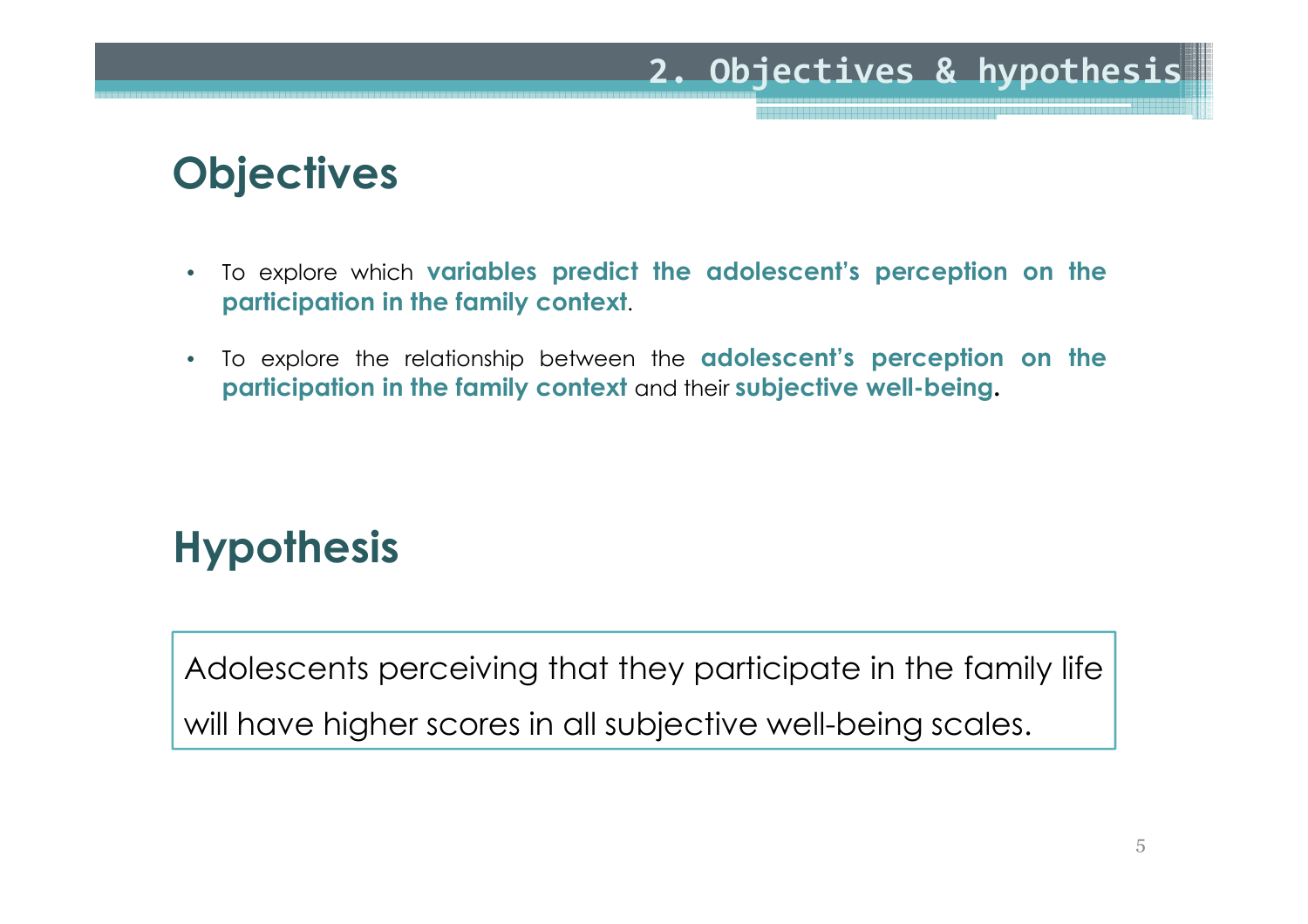#### 3. Method (I)

#### Sample

- •Representative sample of Spanish 1st year students in the secondary compulsory education.
- •The final sample:  $5406$  adolescents (mean age =  $12.09$ , SD = 0.68)

|              | N    | $\%$ |
|--------------|------|------|
| <b>Boys</b>  | 2686 | 49.7 |
| Girls        | 2720 | 50.3 |
| <b>TOTAL</b> | 5406 |      |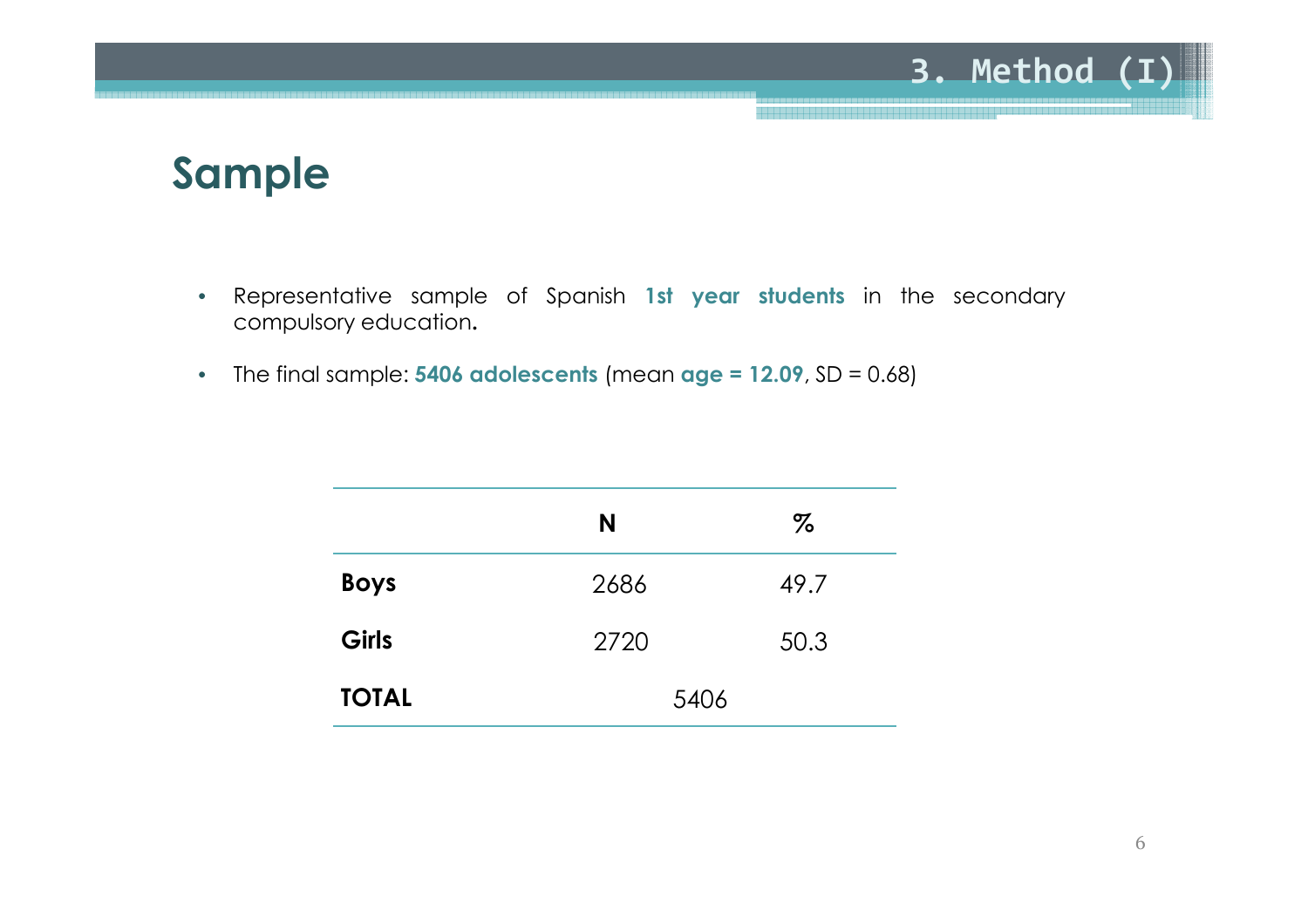#### **Instruments**

- • Variables:
	- oDependent: <sup>I</sup> can participate in the decision making at home
	- o Independent:
		- $\mathcal{L}_{\rm{max}}$ Gender
		- $\mathcal{L}_{\mathcal{A}}$ Agreement with I have my own space at home and we have a good time together in my family
		- $\mathcal{L}_{\mathcal{A}}$  Frequency of talking together, having fun together, learning together, helping with housework and taking care of siblings or other family members.
		- $\mathcal{C}^{\mathcal{A}}$  Satisfaction with the people who live with you, available personal space at home and how you are listened to.
		- $\mathcal{L}_{\mathcal{A}}$ SWB:
		- $\mathcal{L}_{\mathcal{A}}$ Overall Life Satisfaction. Single-item scale (0-10)
		- $\mathcal{L}_{\mathcal{A}}$ Personal Well-being Index (PWI, Cummins et al., 2003)
		- $\mathcal{L}_{\mathcal{A}}$  <sup>A</sup> short adapted 5-item version of the Student Life Satisfaction Scale (SLSS, Huebner, 1991) (α=.80)
- $\checkmark$  Scales: Satisfaction (0-10); Agreement (1= 'strongly disagree' to 5= 'very much agree'); and frequency (1= 'never' to 4= 'every day').

3. Method (II)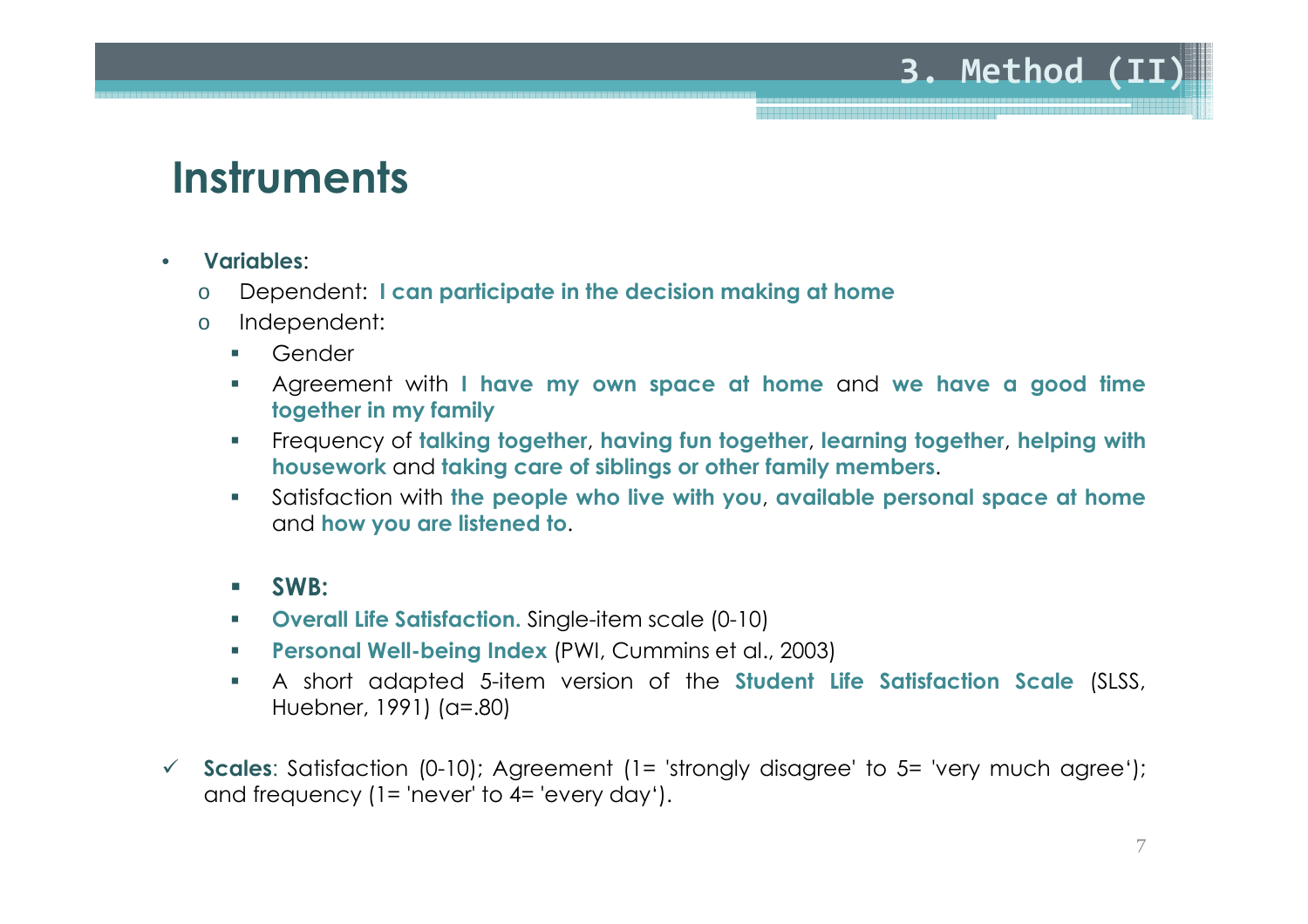## Instruments (II)

#### Dicotomization of the variable PARTICIPATION

3. Method (III)



8\* Statistically significant differences according to gender: girls expose to participate more than boys (p .000)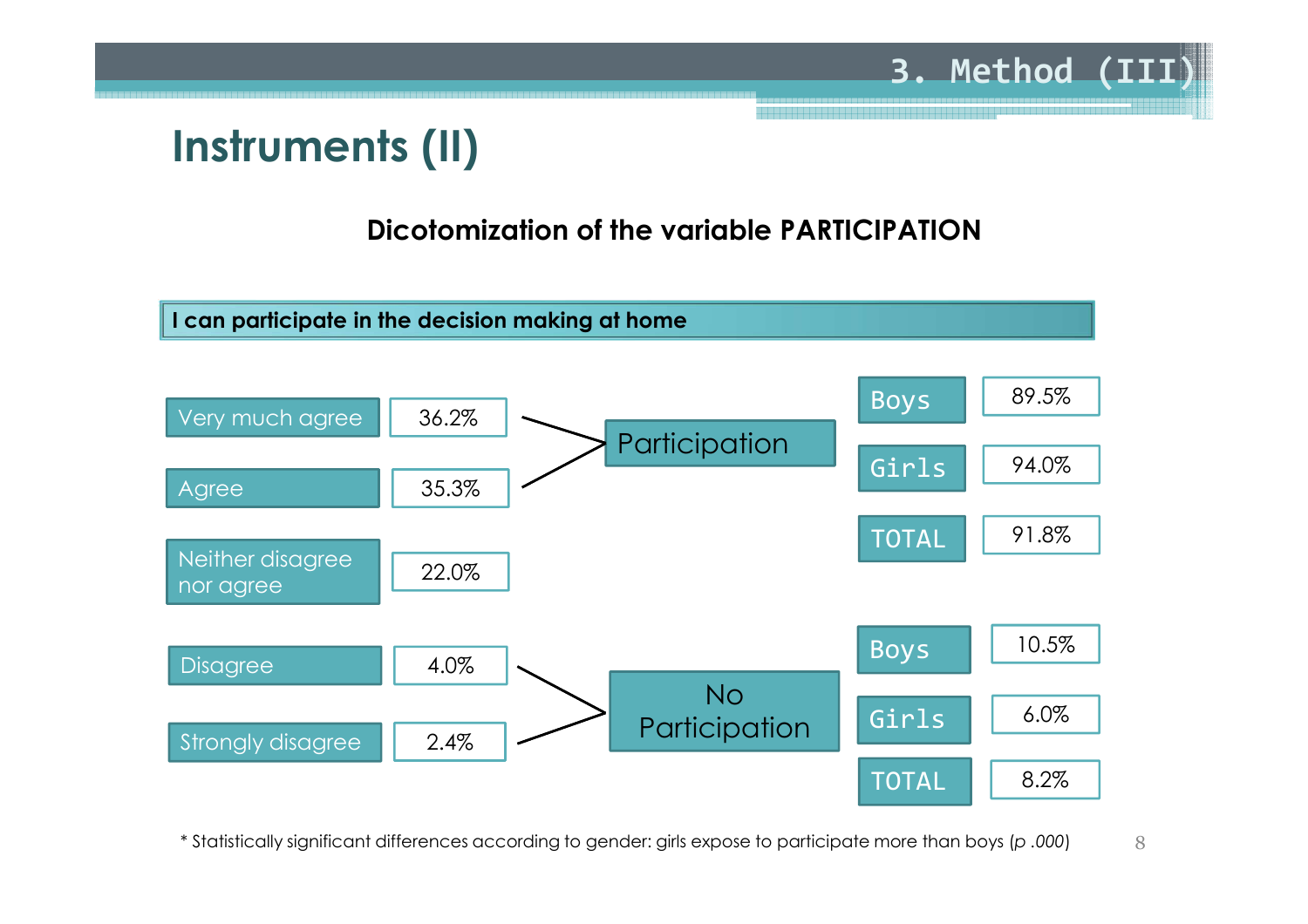#### 3. Method (I

## Analysis

- • Gender differences among the two groups (participation versus no participation) were examined using the Chi-square test.
- •Gender differences in the other variables were examined using the **T Test**.
- • Spearman Correlation was used to explore the relationship between the participation item and the rest of variables.
- • Logistic regression was used to explore which variables predict the adolescent's perception on the participation in the family context (for the whole sample and by gender).
- • Multivariate Analysis of Variance (MANOVA) was used to explore the relationship between the adolescent's perception on the participation in the family context and their subjective well-being.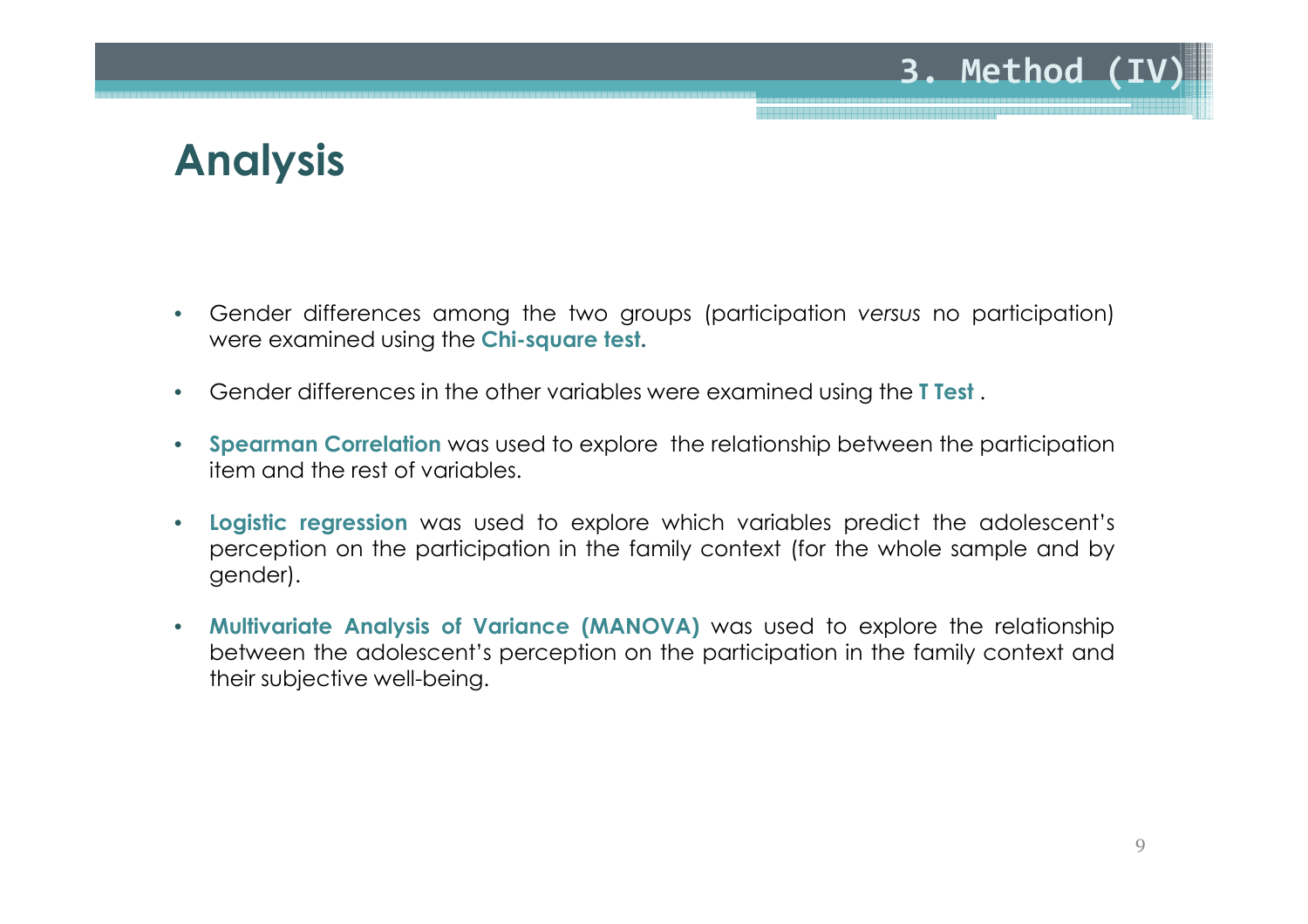#### 4. Results (I)

### Descriptive statistics

| Agreement                                    |             | Mean    |
|----------------------------------------------|-------------|---------|
|                                              | <b>Boys</b> | 4.51    |
| I have my own space at<br>home               | Girls       | 4.53    |
|                                              | Total       | 4.52    |
|                                              | <b>Boys</b> | 4.46    |
| We have a good time<br>together in my family | Girls       | $4.54*$ |
|                                              | Total       | 4.50    |

| Frequency                  |             | Mean    |
|----------------------------|-------------|---------|
|                            | Boys        | 3.71    |
| <b>Talking together</b>    | Girls       | 3.74    |
|                            | Total       | 3.73    |
|                            | <b>Boys</b> | 3.19    |
| Helping with housework     | Girls       | $3.40*$ |
|                            | Total       | 3.30    |
|                            | <b>Boys</b> | 3.17    |
| Having fun together        | Girls       | 3.20    |
|                            | Total       | 3.19    |
|                            | <b>Boys</b> | 3.01    |
| Learning together          | Girls       | $3.08*$ |
|                            | Total       | 3.05    |
| Taking care of brothers or | Boys        | 2.95    |
| sisters or other family    | Girls       | 2.95    |
| members                    | Total       | 2.95    |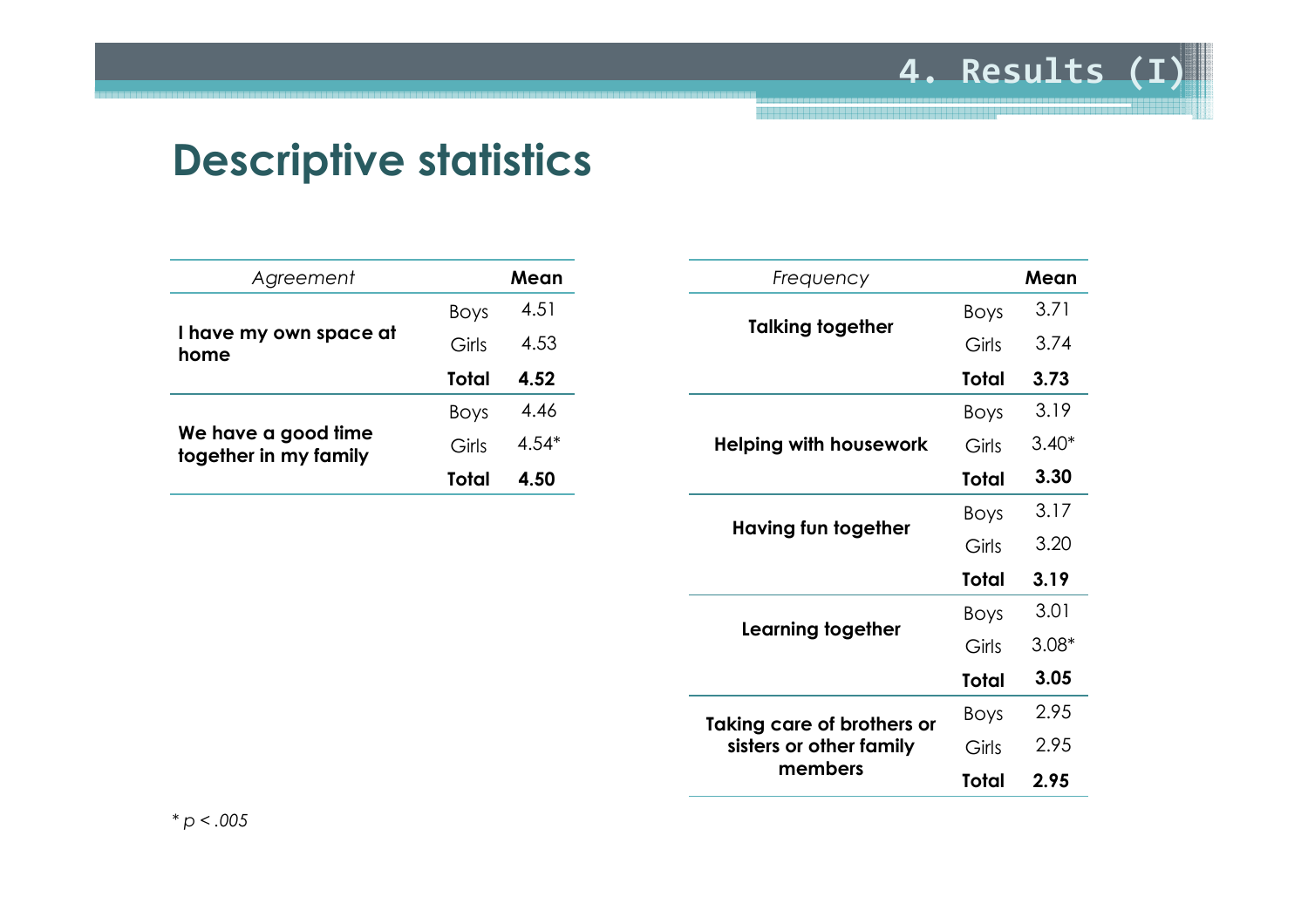## Descriptive statistics (II)

| Satisfaction                             |             | Mean    |
|------------------------------------------|-------------|---------|
|                                          | <b>Boys</b> | 9.31    |
| The people who live with you?            | Girls       | $9.46*$ |
|                                          | Total       | 9.39    |
|                                          | <b>Boys</b> | 9.11    |
| The available personal space at<br>home? | Girls       | $9.21*$ |
|                                          | Total       | 9.16    |
|                                          | <b>Boys</b> | 8.57    |
| How you are listened to?                 | Girls       | $8.69*$ |
|                                          | Total       | 8.63    |

|                   | Subjective Well-being | Mean   |
|-------------------|-----------------------|--------|
| <b>OLS</b>        | <b>Boys</b>           | 91.87  |
|                   | Girls                 | 91.68  |
|                   | Total                 | 91.77  |
| <b>PWI</b>        | <b>Boys</b>           | 89.31  |
|                   | Girls                 | 90.15* |
|                   | Total                 | 89.73  |
| SLSS <sub>5</sub> | <b>Boys</b>           | 81.39  |
|                   | Girls                 | 81.91  |
|                   | Total                 | 81.65  |
|                   |                       |        |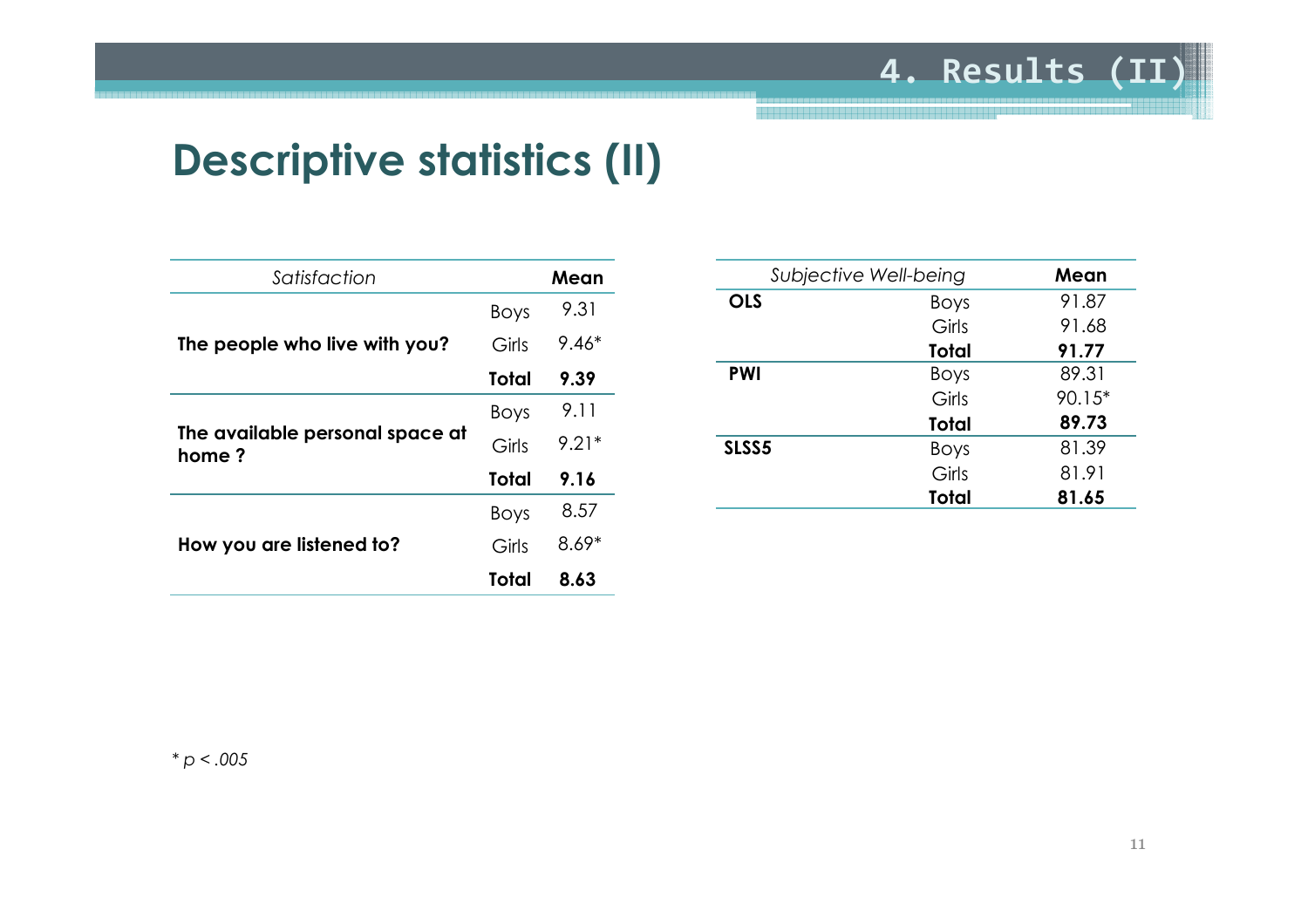#### 4. Results (III)

#### **Correlations**

|                                              |             | <b>Participation at home</b> |                               |
|----------------------------------------------|-------------|------------------------------|-------------------------------|
|                                              |             | $r^2$                        |                               |
|                                              | <b>Boys</b> | .296                         |                               |
| I have my own space at home                  | Girls       | .311                         | Frequency of h<br>with housew |
|                                              | Total       | .303                         |                               |
|                                              | <b>Boys</b> | .347                         | Frequency of                  |
| We have a good time together<br>in my family | Girls       | .332                         | care of brothers              |
|                                              | Total       | .342                         | or other family n             |
|                                              | <b>Boys</b> | .151                         |                               |
| Frequency of talking together                | Girls       | .176                         | <b>Satisfaction wi</b>        |
|                                              | Total       | .164                         | people who live               |
| Frequency of                                 | <b>Boys</b> | .355                         | <b>Satisfaction</b>           |
| having fun together                          | Girls       | .326                         | available per                 |
|                                              | Total       | .342                         | space at ho                   |
|                                              | Boys        | .321                         | <b>Satisfaction wit</b>       |
| Frequency of learning together               | Girls       | .315                         | you are listene               |
|                                              | Total       | .319                         | Gender                        |
|                                              |             |                              |                               |

|       | <b>Participation at home</b> |
|-------|------------------------------|
|       | $r^2$                        |
| Boys  | .132                         |
| Girls | .127                         |
| Total | .136                         |
| Boys  | .096                         |
| Girls | .106                         |
| Total | .100                         |
| Boys  | .234                         |
| Girls | .228                         |
| Total | .233                         |
| Boys  | .247                         |
| Girls | .280                         |
| Total | .264                         |
| Boys  | .288                         |
| Girls | .312                         |
| Total | .300                         |
| Total | .058                         |
|       |                              |

\* All the correlations are statistically significant at .005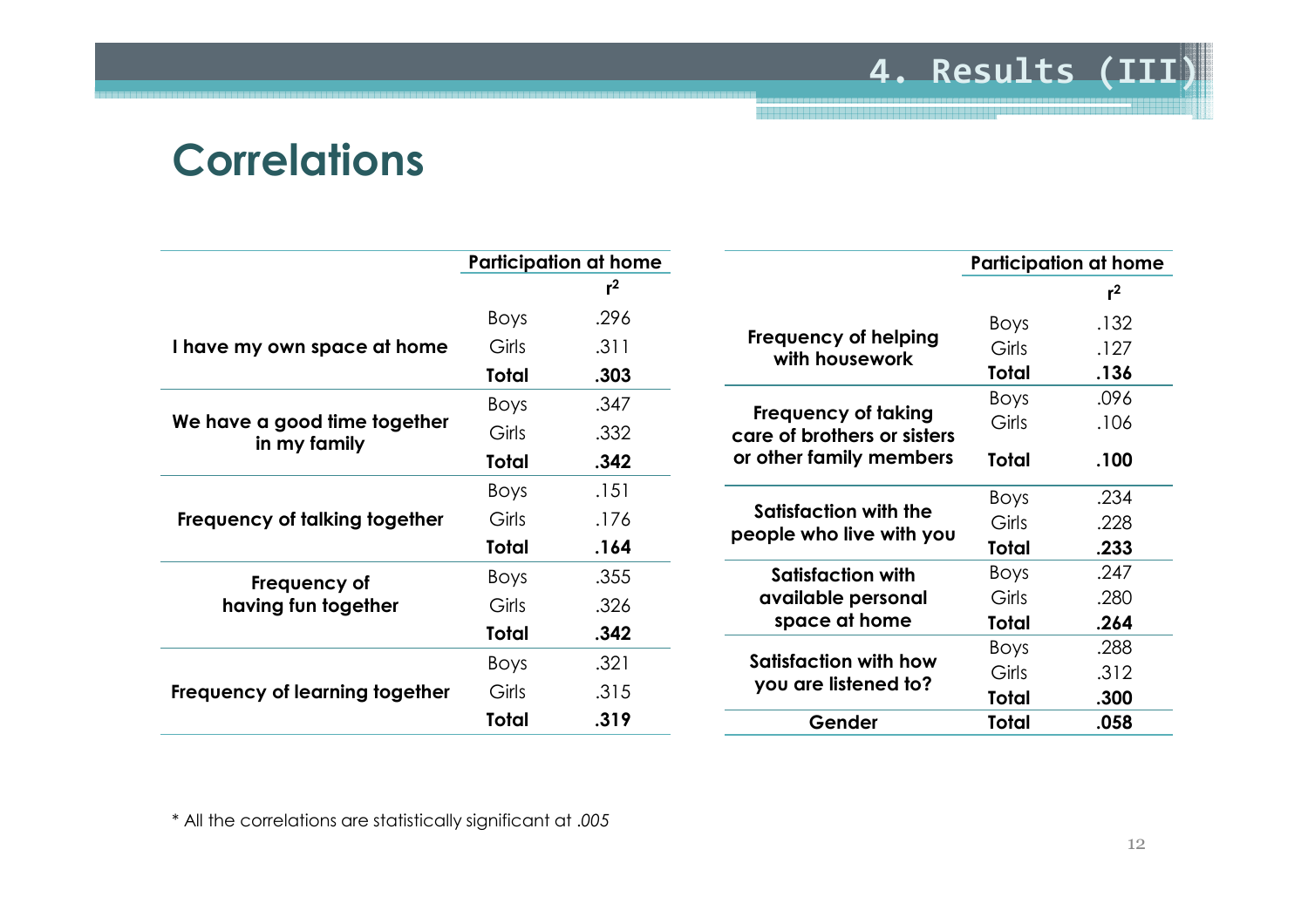### **Logistic Regression** (Total sample)

| Variables in the equation                       |          |      |         |    |      |        |
|-------------------------------------------------|----------|------|---------|----|------|--------|
|                                                 | B        | E.T. | Wald    | gl | Sig. | Exp(B) |
| I have my own space at home                     | .592     | .071 | 68.642  |    | .000 | 1.807  |
| We have a good time together in my family       | .422     | .079 | 28.294  |    | .000 | 1.524  |
| Frequency of having fun together                | .382     | .109 | 12.206  |    | .000 | 1.466  |
| Frequency of learning together                  | .369     | .090 | 16.924  |    | .000 | 1.447  |
| Satisfaction with the people who live with you? | .130     | .038 | 11.589  |    | .001 | 1.139  |
| Satisfaction with how you are listened to?      | .158     | .032 | 24.118  |    | .000 | 1.172  |
| Gender                                          | $-.581$  | .150 | 15.048  |    | .000 | .559   |
| Constante                                       | $-6.160$ | .463 | 177.113 |    | .000 | .002   |
|                                                 |          |      |         |    |      |        |

|         |         |    | <b>Model fit</b> |               |                    |
|---------|---------|----|------------------|---------------|--------------------|
| $-2LL$  | x2      | dl |                  | D2            | $R^2$ (Nagelkerke) |
|         |         |    |                  | (Cox y Snell) |                    |
| 409.727 | 559.638 |    | .000             |               | .341               |
|         |         |    |                  |               |                    |

| <b>Classification Table</b> |                  |                      |                                                           |  |
|-----------------------------|------------------|----------------------|-----------------------------------------------------------|--|
|                             |                  | Prediction           |                                                           |  |
| Observed                    | NO PARTICIPATION | <b>PARTICIPATION</b> | <b>PORCENTAGE</b><br><b>CORRECTLY</b><br><b>PREDICTED</b> |  |
| NO PARTICIPATION            | 187              | 91                   | 67.3                                                      |  |
| <b>PARTICIPATION</b>        | 435              | 2959                 | 87.2                                                      |  |
| <b>OVERALL PERCENTAGE</b>   |                  |                      | 85.7                                                      |  |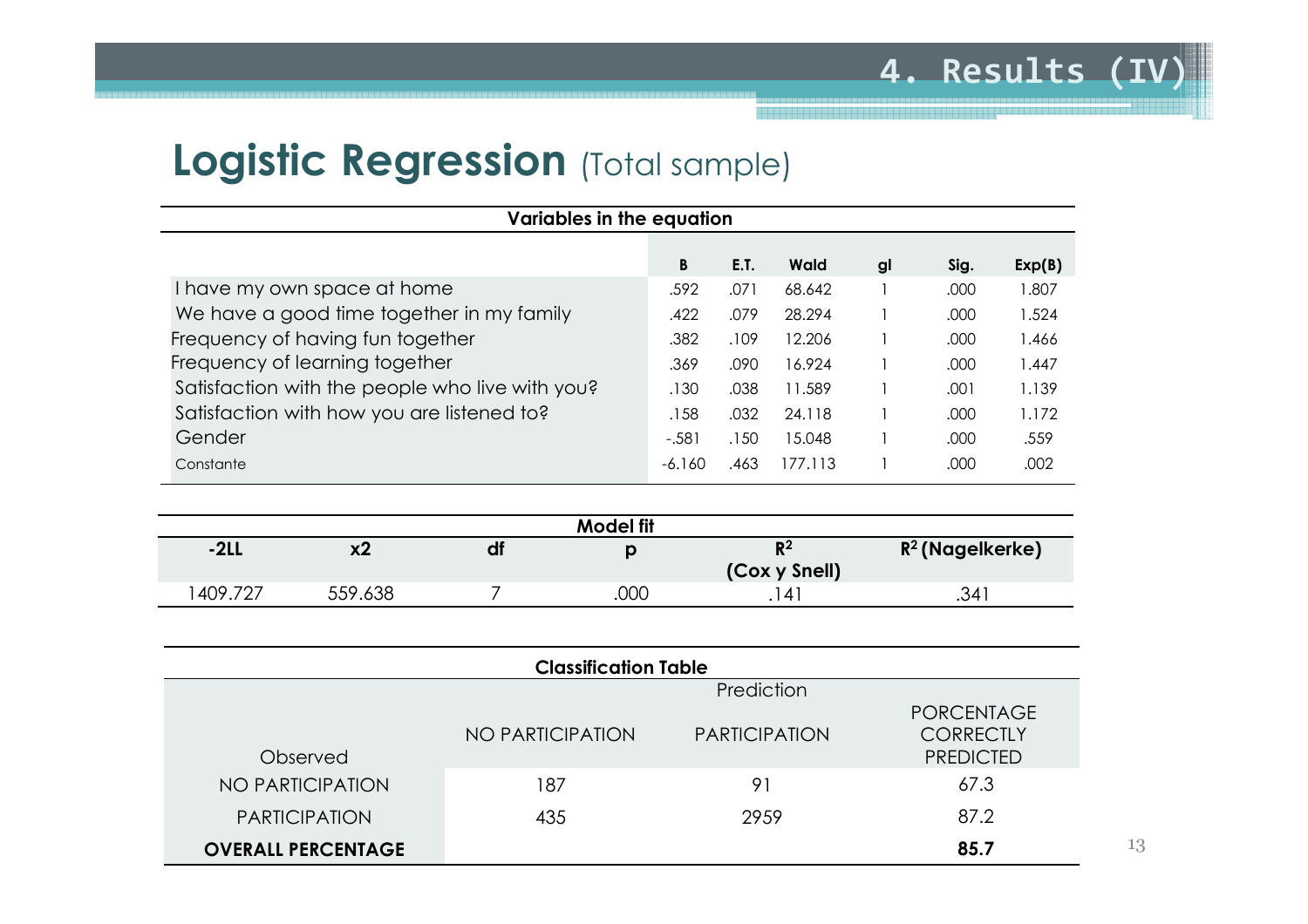#### Logistic Regression (Boys)

| <b>Variables in the equation</b>                |          |      |         |    |      |        |
|-------------------------------------------------|----------|------|---------|----|------|--------|
|                                                 | B        | E.T. | Wald    | gl | Sig. | Exp(B) |
| I have my own space at home                     | .579     | .091 | 40.890  |    | .000 | 1.784  |
| We have a good time together in my family       | .394     | .097 | 16.472  |    | .000 | 1.483  |
| Frequency of having fun together                | .462     | .135 | 11.651  |    | .001 | 1.587  |
| Frequency of learning together                  | .323     | .112 | 8.282   |    | .004 | 1.381  |
| Satisfaction with the people who live with you? | .138     | .049 | 8.040   |    | .005 | 1.148  |
| Satisfaction with how you are listened to?      | .129     | .040 | 10.480  |    | .001 | 1.138  |
| Constante                                       | $-6.525$ | .587 | 123.494 |    | .000 | .001   |

| $-2LL$<br>df<br>x2                      | $R^2$ (Nagelkerke)<br>$R^2$ |
|-----------------------------------------|-----------------------------|
|                                         | (Cox y Snell)               |
| 853.223 <sup>b</sup><br>.000<br>309.302 | つつつ<br>. 57<br>.∪∪∠<br>.    |

| <b>Classification Table</b> |                  |                      |                                                           |  |  |  |  |
|-----------------------------|------------------|----------------------|-----------------------------------------------------------|--|--|--|--|
|                             |                  | Prediction           |                                                           |  |  |  |  |
| Observed                    | NO PARTICIPATION | <b>PARTICIPATION</b> | <b>PORCENTAGE</b><br><b>CORRECTLY</b><br><b>PREDICTED</b> |  |  |  |  |
| NO PARTICIPATION            | 126              | 52                   | 70.8                                                      |  |  |  |  |
| <b>PARTICIPATION</b>        | 287              | 1340                 | 82.4                                                      |  |  |  |  |
| <b>OVERALL PERCENTAGE</b>   |                  |                      | 81.2                                                      |  |  |  |  |

14

4. Results (V)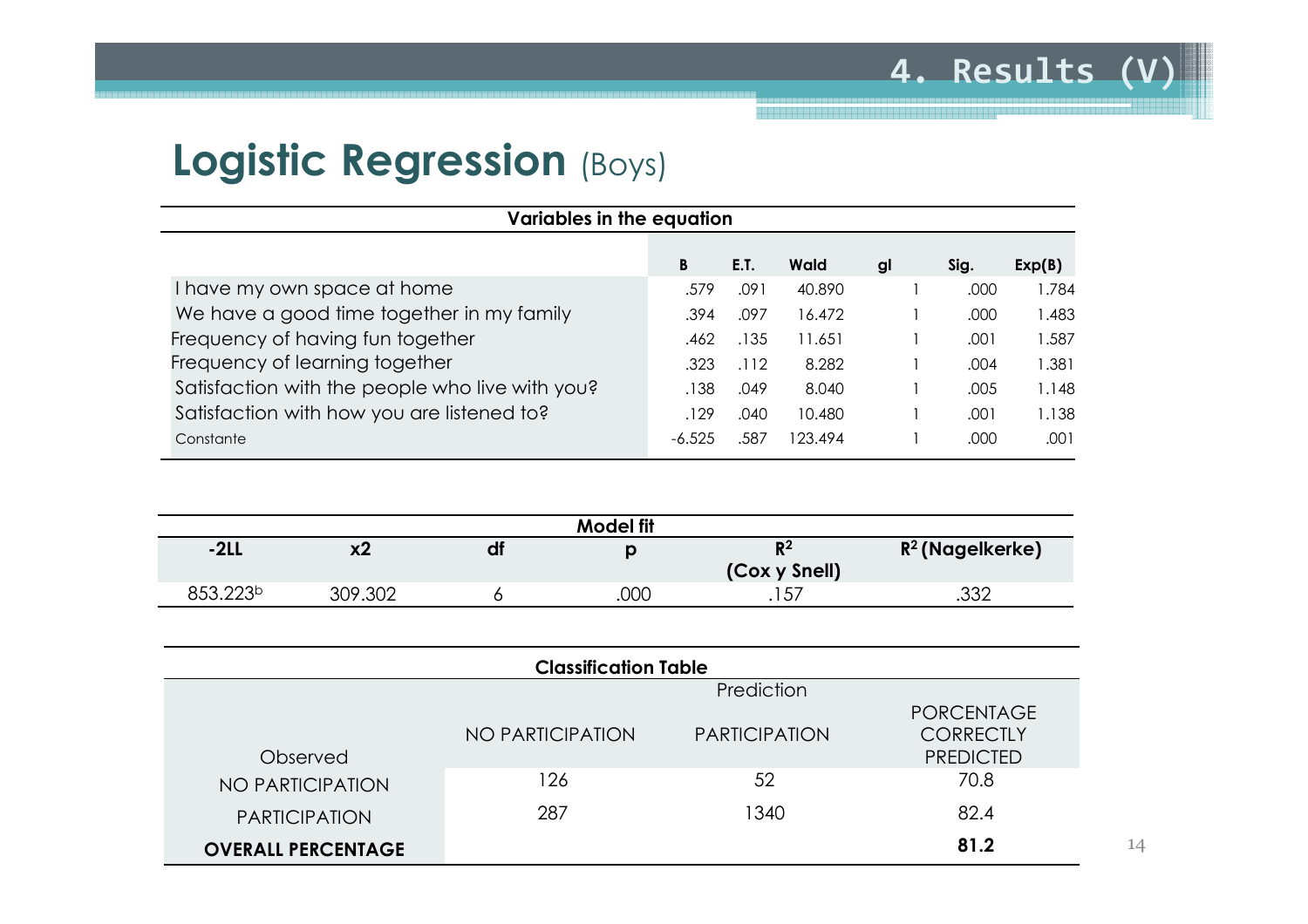### Logistic Regression (Girls)

| Variables in the equation |                                                 |          |      |        |    |      |        |  |
|---------------------------|-------------------------------------------------|----------|------|--------|----|------|--------|--|
|                           |                                                 | B        | E.T. | Wald   | gl | Sig. | Exp(B) |  |
|                           | I have my own space at home                     | .626     | .116 | 29.042 |    | .000 | 1.871  |  |
|                           | We have a good time together in my family       | .521     | .130 | 16.110 |    | .000 | 1.683  |  |
|                           | Frequency of learning together                  | .526     | .137 | 14.832 |    | .000 | 1.693  |  |
|                           | Satisfaction with the people who live with you? | .122     | .061 | 4.045  |    | .044 | 1.130  |  |
|                           | Satisfaction with how you are listened to?      | .217     | .055 | 15.753 |    | .000 | 1.243  |  |
|                           | Constante                                       | $-6.411$ | .715 | 80.442 |    | .000 | .002   |  |
|                           |                                                 |          |      |        |    |      |        |  |

| <b>Model fit</b> |          |  |       |               |                    |  |  |  |
|------------------|----------|--|-------|---------------|--------------------|--|--|--|
| $-2LL$           | v.<br>^4 |  | $R^2$ |               | $R^2$ (Nagelkerke) |  |  |  |
|                  |          |  |       | (Cox y Snell) |                    |  |  |  |
| 555.459b         | 224.470  |  | .000  | ີ 1 2<br>ں ا  | ろろひ<br>∠ب.         |  |  |  |

| <b>Classification Table</b> |                  |                      |                                                           |  |  |  |  |
|-----------------------------|------------------|----------------------|-----------------------------------------------------------|--|--|--|--|
|                             |                  | Prediction           |                                                           |  |  |  |  |
| Observed                    | NO PARTICIPATION | <b>PARTICIPATION</b> | <b>PORCENTAGE</b><br><b>CORRECTLY</b><br><b>PREDICTED</b> |  |  |  |  |
| NO PARTICIPATION            | 60               | 40                   | 60.0                                                      |  |  |  |  |
| <b>PARTICIPATION</b>        | 55               | 1612                 | 91.2                                                      |  |  |  |  |
| <b>OVERALL PERCENTAGE</b>   |                  |                      | 89.6                                                      |  |  |  |  |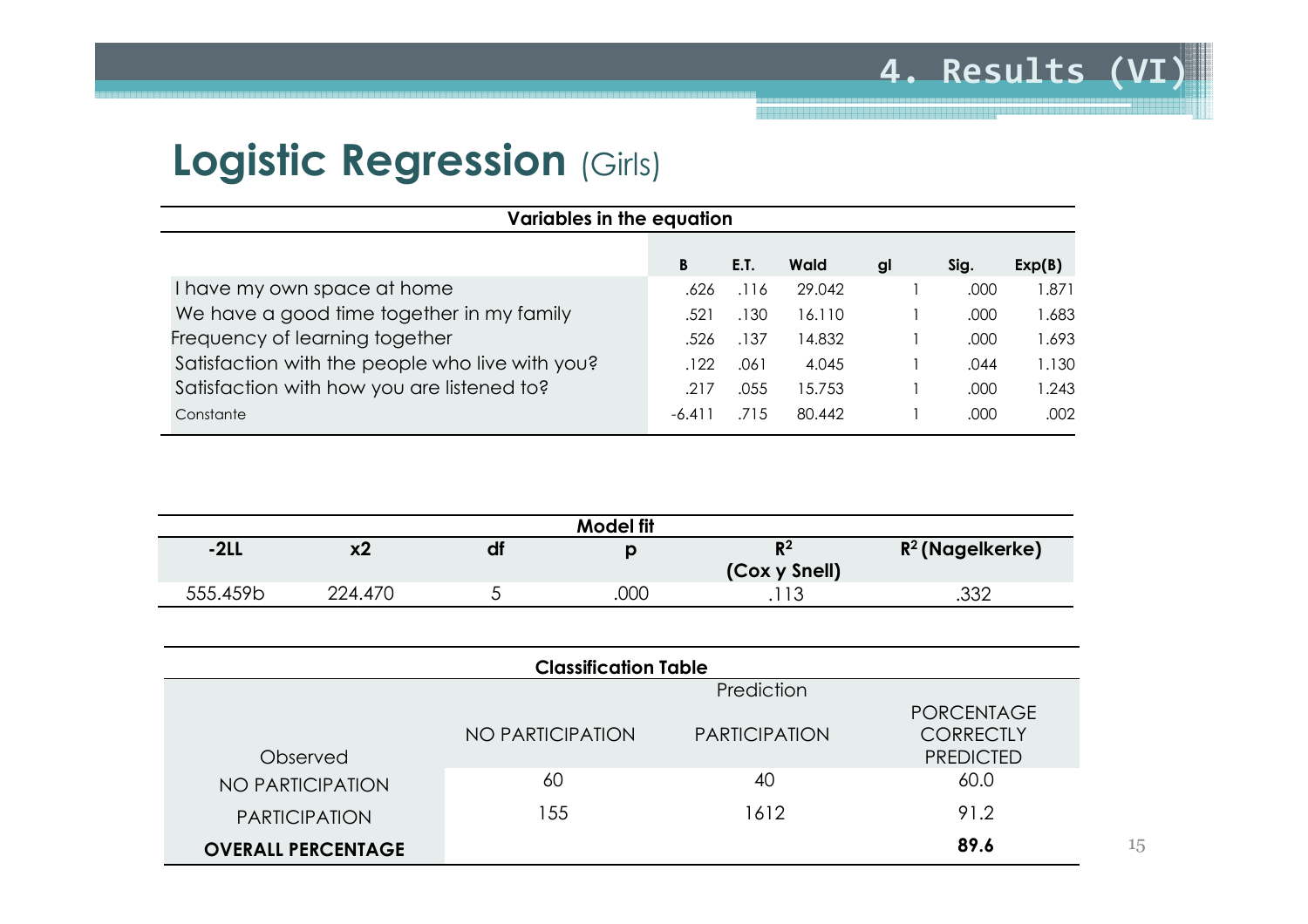# MANOVA (I)

|                   | Dependent Variables Sum of Squares |            | DF | Mean<br>Square | F       | Sig. |
|-------------------|------------------------------------|------------|----|----------------|---------|------|
| Gender            | PW <sub>18</sub>                   | 74.663     |    | 74.663         | .810    | .368 |
| $(p<.005)*$       | SLSS <sub>5</sub>                  | 1283.795   |    | 1283.795       | 4.279   | .039 |
|                   | <b>OLS</b>                         | 5349.506   |    | 5349.506       | 25.965  | .000 |
| Participation     | PW <sub>18</sub>                   | 38303.590  |    | 38303.590      | 415.707 | .000 |
| $(p<.005)*$       | SLSS <sub>5</sub>                  | 121435.439 |    | 121435.439     | 404.725 | .000 |
|                   | <b>OLS</b>                         | 60747.183  |    | 60747.183      | 294.853 | .000 |
| <b>Gender and</b> | PW <sub>18</sub>                   | 474.347    |    | 474.347        | 5.148   | .023 |
| Participation     | SLSS <sub>5</sub>                  | 1837.836   |    | 1837.836       | 6.125   | .013 |
| $(p<.005)*$       | <b>OLS</b>                         | 5213.116   |    | 5213.116       | 25.303  | .000 |

#### Multivariate Analysis of Variance of PWI, SLSS and OLS for gender and participation

\* Wilks' Lambda

 $\bullet$  Adolescents stating they agree they participate in decision-making at home score higher on the PWI, the SWLS and the OLS than those that disagree (PWI:  $M$ agree= 91.37, M<sup>disagree</sup>= 80.24; SLSS: Magree= 84.27, Mdesagree= 64.65; OLS: Magree= 93.49, M<sup>desagree</sup>= 80.30).

4. Results (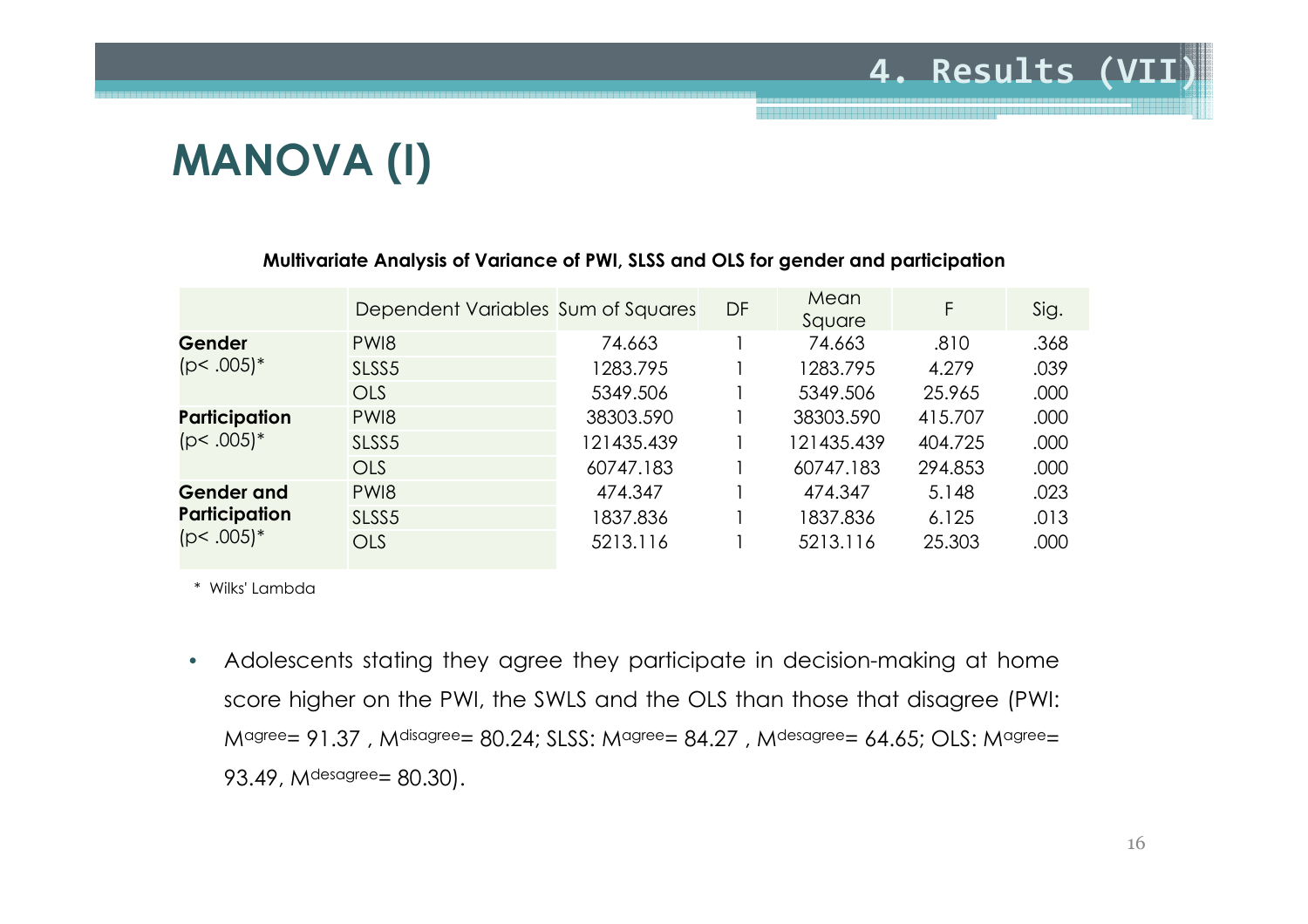#### 4. Results (VIII)

## MANOVA (II)



Boys Girls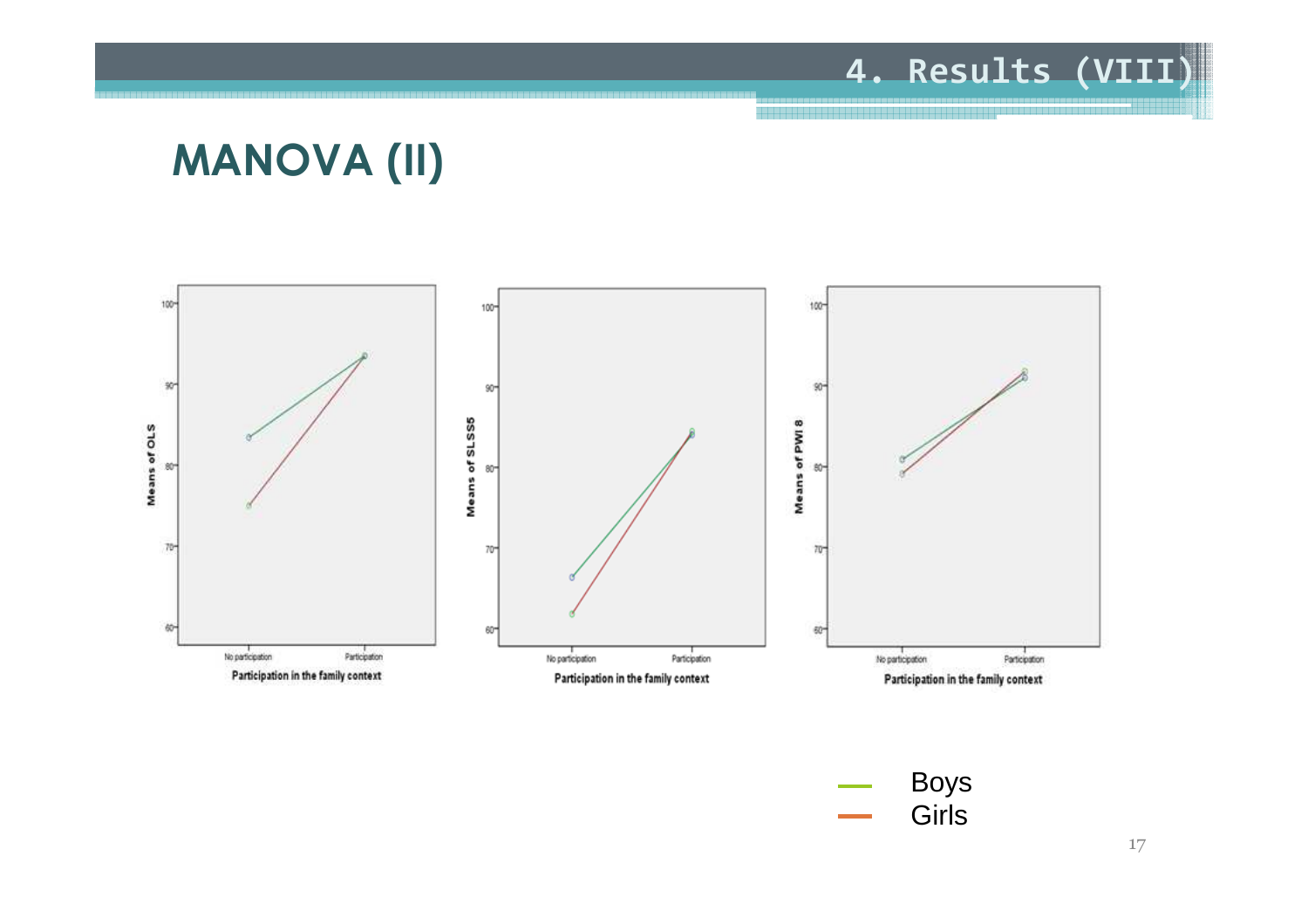According our results:

•Relationships: To have <sup>a</sup> good time together with the family, learning together, to be satisfied with the people who live with you and with how you are listened to are predictors of perception of participating in the family life. The frequency of having fun together is not <sup>a</sup> predictor for the girls, but it is for boys.

•Helping with housework: Nor helping with housework, neither taking care of siblings or other family members show to be predictors of the perception of participating in the family life.

•Autonomy: Perceiving to have an space at home of his or her own is also <sup>a</sup> predictor for the perception of participation in family life.

•Adolescents having higher perception of participating in family life also score higher in subjective well-being indicators.

- A new partnership between adults and children and young people, listening to<br>their enjoing and taking them into account is readed their opinions and taking them into account is needed.
- $\triangleright$  More research is needed on the participation in family life and on its relationship with adolescents' subjective well-being.